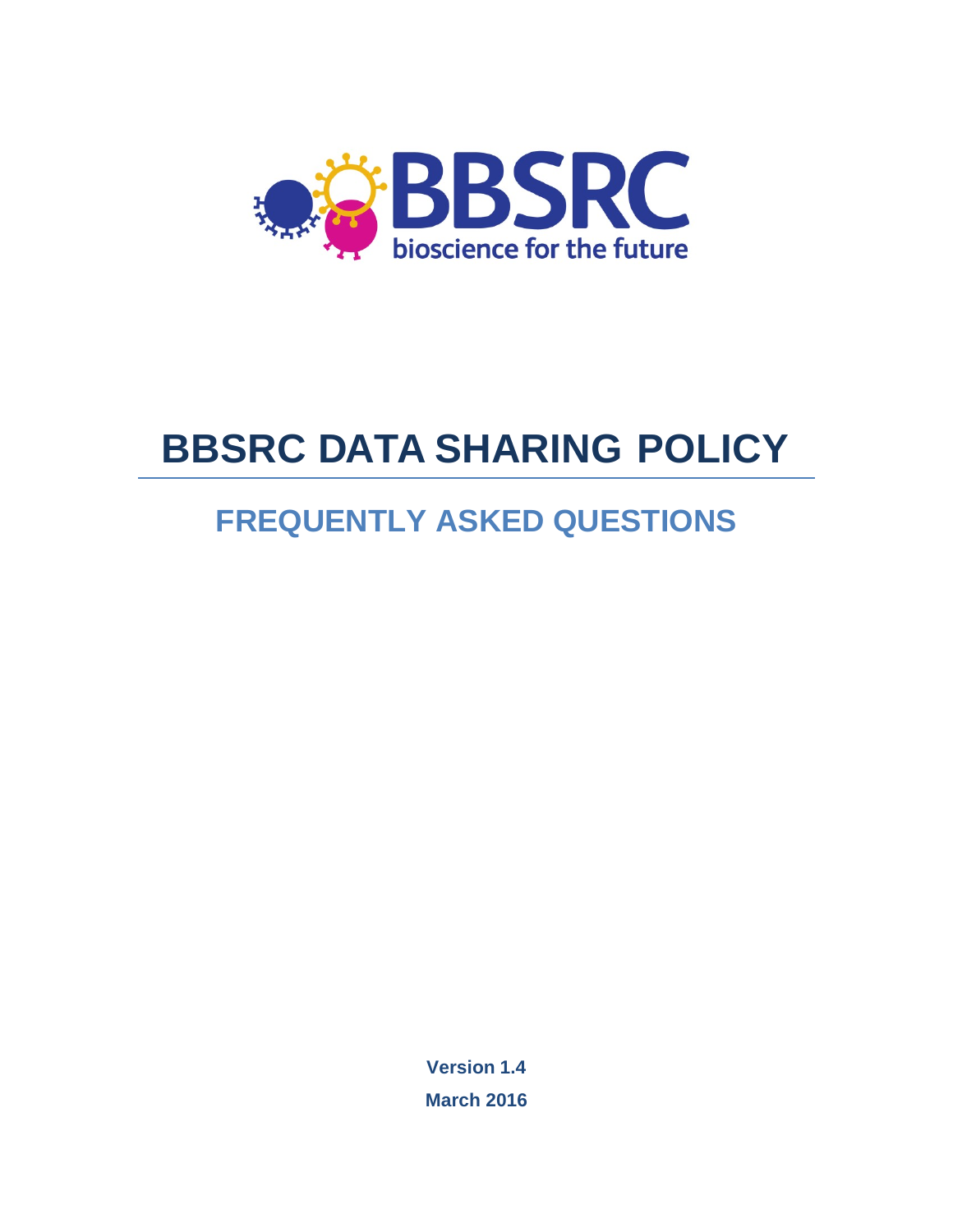#### **Why should I share my research data?**

BBSRC supports the view of the Organisation for Economic Co-operation and Development which states that publicly-funded research data are a public good produced in the public interest and should be openly available to the maximum extent possible. BBSRC believes that helping to make research data more readily available will reinforce open scientific enquiry, promote data quality, encourage diversity of analysis & opinion, and stimulate new investigations and analyses and thus provide best value for funding investment.

## **Who benefits from data sharing?**

Everyone benefits from data sharing including investigators, the scientific community, funding agencies and the public. Research data are important not only for the researchers originating the work but also to the wider scientific community, which may wish to examine and use these datasets to underpin other investigations. Re-use of data can lead to new scientific understanding and examples of this already exist.

#### **Which scientific areas and type(s) of data can be shared?**

Data sharing is encouraged in all research areas where there is strong scientific need and where it is cost effective. Through a consultation BBSRC identified two further areas where there is a particularly strong scientific case for data sharing. These are:

- Data arising from high volume experimentation
- Low throughput data arising from long time series or cumulative approaches
- Data arising from biological modeling generated using systems approaches

At regular intervals, BBSRC will review scientific and technological developments in the biosciences to update the areas highlighted.

#### **My research seeks supports from both the public and private sectors. How do I deal with the sharing of proprietary data?**

BBSRC recognises that there may be circumstances where restrictions on data sharing will be required. Any Intellectual Property issues or plans for commercialisation should be highlighted in the case for support of the grant application. While BBSRC recognises that commercialisation may require periods of exclusive use of data, it should not preclude or unduly delay or prevent data sharing.

#### **What is the timescale for sharing data?**

The timescale for release for the data may differ for several reasons, however it is expected that timely release would generally be no later than the release through publication of the main findings and should be in-line with established best practice in the field. Where best practice does not exist, release within three years of generation of the dataset is suggested as a guide.

#### **Does data sharing pertain only to published data?**

No, Data Management Plans should encompass all data from funded research that can be shared regardless of whether the data have been used in a publication.

#### **What do I need to include in my applications and where do I put the information about data sharing?**